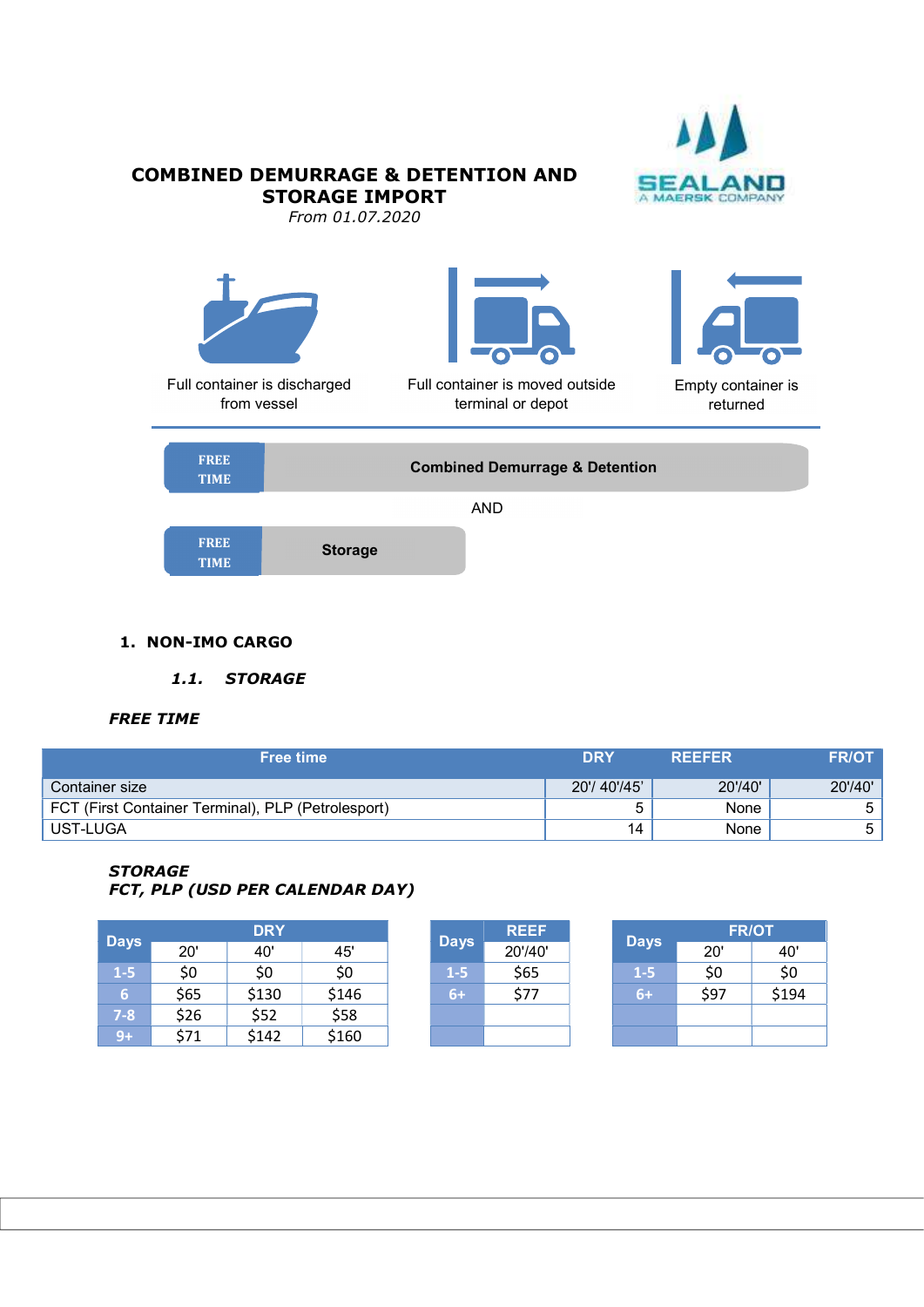

# UST-LUGA TERMINAL (USD PER CALENDAR DAY)

| <b>Days</b> | <b>DRY</b> |      |      |  |             | <b>REEF</b> |             | <b>FR/OT</b> |       |
|-------------|------------|------|------|--|-------------|-------------|-------------|--------------|-------|
|             | 20'        | 40'  | 45'  |  | <b>Days</b> | 20'/40'     | <b>Days</b> | 20'          | 40'   |
| $1 - 14$    | \$0        | \$0  | \$0  |  | $1+$        | \$52        | $1 - 5$     | \$0          | \$0   |
| 15-29       | \$17       | \$34 | \$38 |  |             |             | $6+$        | \$97         | \$194 |
| $30+$       | \$43       | \$86 | \$97 |  |             |             |             |              |       |

## 1.2. COMBINED DEMURRAGE & DETENTION

## FREE TIME

| <b>Free time</b>   | <b>DRY</b>  | <b>REEFER</b> | <b>FR/OT</b> |
|--------------------|-------------|---------------|--------------|
| Container size     | 20'/40'/45' | 20'/40'       | 20'/40'      |
| FCT, PLP, UST-LUGA |             | None          | ∽            |

# FCT, PLP, UST-LUGA (USD PER CALENDAR DAY)

| <b>Days</b> |      | <b>DRY</b> |       |  |             | <b>REEF</b> | <b>Days</b> | <b>FR/OT</b> |       |
|-------------|------|------------|-------|--|-------------|-------------|-------------|--------------|-------|
|             | 20'  | 40'        | 45'   |  | <b>Days</b> | 20'/40'     |             | 20'          | 40'   |
| $1-5$       | \$0  | \$0        | \$0   |  | $1 - 4$     | \$50        | $1-5$       | \$0          | \$0   |
| $6 - 14$    | \$50 | \$100      | \$110 |  | $5-9$       | \$100       | $6 - 14$    | \$100        | \$200 |
| $15+$       | \$80 | \$160      | \$180 |  | $10-16$     | \$200       | $15+$       | \$150        | \$300 |
|             |      |            |       |  | $17+$       | \$500       |             |              |       |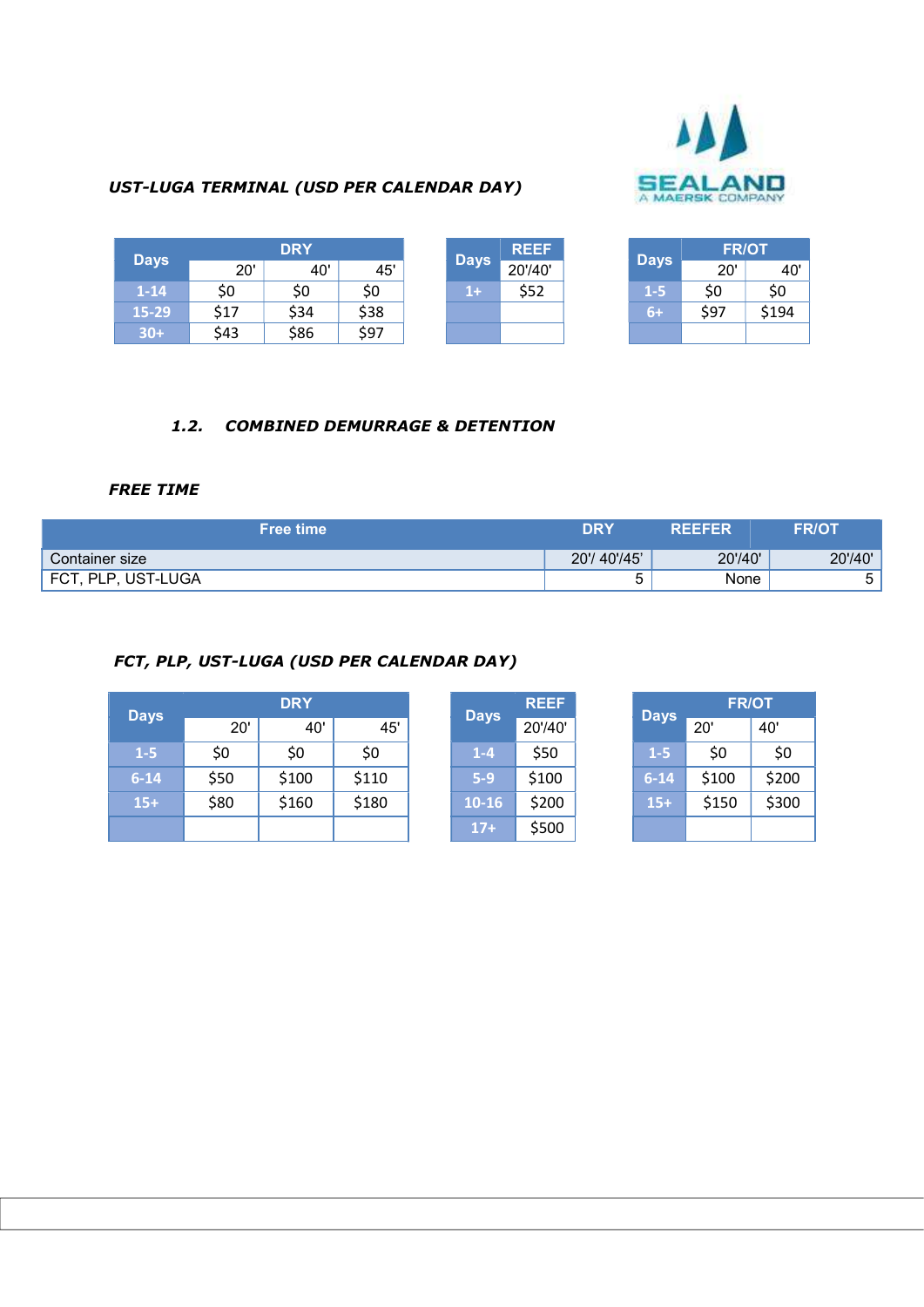## 2. IMO CARGO (subj. 1<sup>st</sup> IMO CLASS)

# 2.1. STORAGE IMO (subj. 1st IMO CLASS)



#### FREE TIME

| <b>Free time</b> | <b>DRY</b>  | <b>REEFER</b> | <b>FR/OT</b> |
|------------------|-------------|---------------|--------------|
| Container size   | 20'/40'/45' | 20'/40'       | 20'/40'      |
| FCT, PLP,        |             | None          | ົ            |
| UST-LUGA         |             | None          | ົ<br>ື       |

#### STORAGE IMO (subj. 1<sup>st</sup> IMO CLASS)

## FCT, PLP (USD PER CALENDAR DAY)

|             | <b>DRY</b> |       |       |  |             | <b>REEF</b> |             | <b>FR/OT</b> |       |  |
|-------------|------------|-------|-------|--|-------------|-------------|-------------|--------------|-------|--|
| <b>Days</b> | 20'        | 40'   | 45'   |  | <b>Days</b> | 20'/40'     | <b>Days</b> | 20'          | 40'   |  |
| $1-3$       | \$0        | \$0   | \$0   |  | $1-5$       | \$81        | $1-3$       | \$0          | \$0   |  |
| 4           | \$81       | \$162 | \$183 |  | $6+$        | \$96        | 4+          | \$121        | \$242 |  |
| $5-6$       | \$33       | \$66  | \$74  |  |             |             |             |              |       |  |
| $7+$        | \$89       | \$178 | \$200 |  |             |             |             |              |       |  |

### UST-LUGA TERMINAL (USD PER CALENDAR DAY)

|             |      | <b>DRY</b> |       |  |             | <b>REEF</b> |             |       | <b>FR/OT</b> |  |  |
|-------------|------|------------|-------|--|-------------|-------------|-------------|-------|--------------|--|--|
| <b>Days</b> | 20'  | 40'        | 45'   |  | <b>Days</b> | 20'/40'     | <b>Days</b> | 20'   | 40'          |  |  |
| $1 - 3$     | \$0  | \$0        | \$0   |  | $1+$        | \$65        | $1-3$       | \$0   | \$0          |  |  |
| $4 - 22$    | \$21 | \$42       | \$47  |  |             |             | $4+$        | \$121 | \$242        |  |  |
| $23+$       | \$54 | \$108      | \$121 |  |             |             |             |       |              |  |  |

### 2.2. COMBINED DEMURRAGE & DETENTION IMO(subj. 1st IMO CLASS)

#### FREE TIME

| lFree time\        | <b>DRY</b>  | <b>REEFER</b> | <b>FR/OT</b> |
|--------------------|-------------|---------------|--------------|
| Container size     | 20'/40'/45' | 20'/40'       | 20'/40'      |
| FCT, PLP, UST-LUGA | None        | None          | None         |

### FCT, PLP, UST-LUGA, (USD PER CALENDAR DAY)

|             | <b>DRY</b> |       |       | <b>REEF</b> |         | <b>FR/OT</b> |       |       |
|-------------|------------|-------|-------|-------------|---------|--------------|-------|-------|
| <b>Days</b> | 20'        | 40'   | 45'   | <b>Days</b> | 20'/40' | <b>Days</b>  | 20'   | 40'   |
| $1-6$       | \$75       | \$150 | \$169 | $1 - 4$     | \$75    | $1-6$        | \$150 | \$300 |
| $7+$        | \$150      | \$300 | \$338 | $5-9$       | \$150   | $7+$         | \$225 | \$450 |
|             |            |       |       | $10-16$     | \$300   |              |       |       |
|             |            |       |       | $17+$       | \$350   |              |       |       |
|             |            |       |       |             |         |              |       |       |